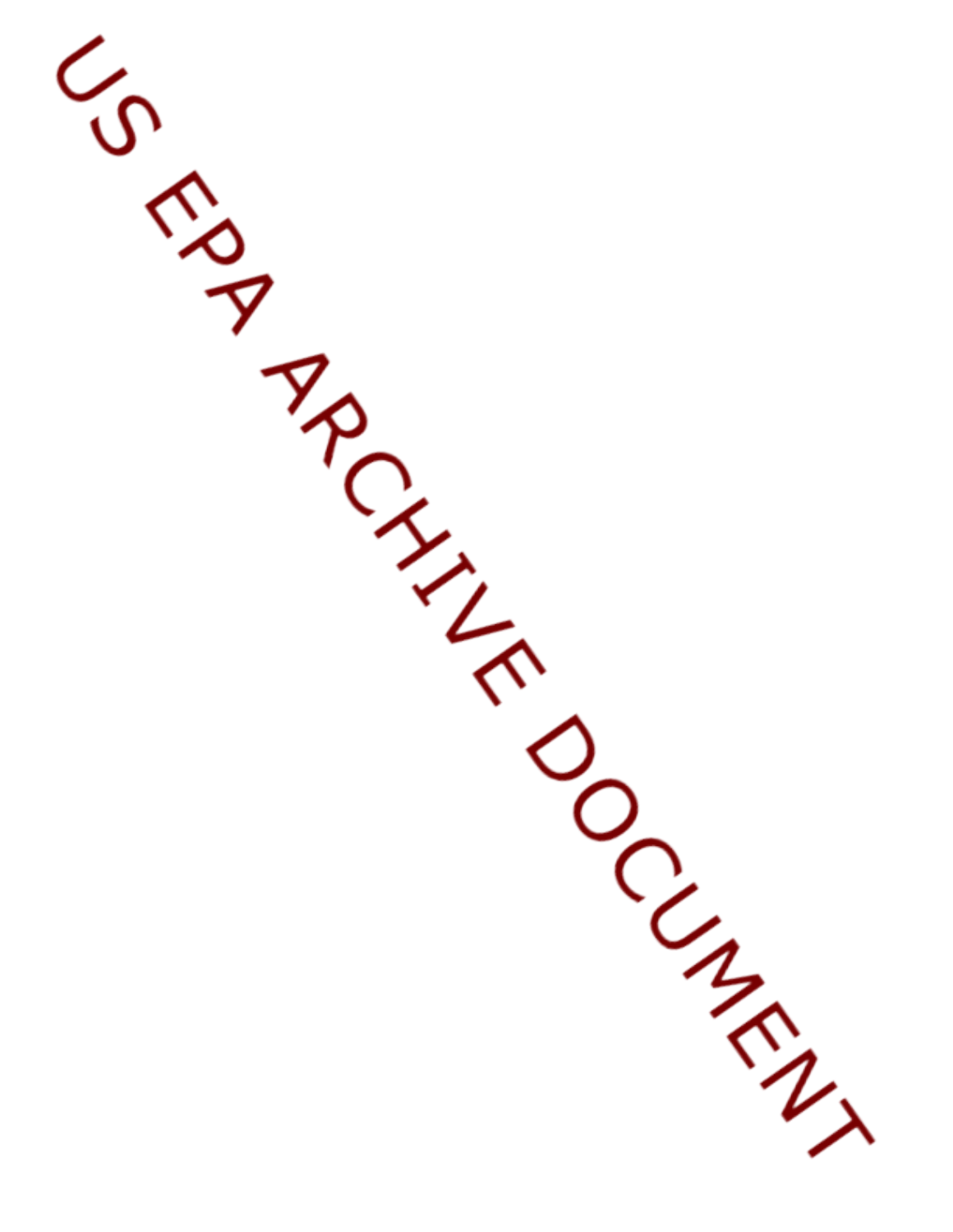# **THE ENVIRONMENTAL TECHNOLOGY VERIFICATION**







## **ETV Joint Verification Statement**

|                                   | TECHNOLOGY TYPE: RAPID TOXICITY TESTING SYSTEM             |             |                                     |  |  |  |
|-----------------------------------|------------------------------------------------------------|-------------|-------------------------------------|--|--|--|
| <b>APPLICATION:</b>               | DETECTING TOXICITY IN DRINKING WATER                       |             |                                     |  |  |  |
| <b>TECHNOLOGY NAME: Deltatox®</b> |                                                            |             |                                     |  |  |  |
| <b>COMPANY:</b>                   | <b>Strategic Diagnostics Inc.</b>                          |             |                                     |  |  |  |
| <b>ADDRESS:</b>                   | <b>111 Pencader Drive</b><br><b>Newark, Delaware 19702</b> | <b>FAX:</b> | PHONE: 302-456-6789<br>302-456-6782 |  |  |  |
| <b>WEB SITE:</b>                  | http://www.sdix.com/                                       |             |                                     |  |  |  |
| E-MAIL:                           | bferguson@sdix.com                                         |             |                                     |  |  |  |

The U.S. Environmental Protection Agency (EPA) supports the Environmental Technology Verification (ETV) Program to facilitate the deployment of innovative or improved environmental technologies through performance verification and dissemination of information. The goal of the ETV Program is to further environmental protection by accelerating the acceptance and use of improved and cost-effective technologies. ETV seeks to achieve this goal by providing high-quality, peer-reviewed data on technology performance to those involved in the design, distribution, financing, permitting, purchase, and use of environmental technologies.

ETV works in partnership with recognized standards and testing organizations, with stakeholder groups (consisting of buyers, vendor organizations, and permitters), and with individual technology developers. The program evaluates the performance of innovative technologies by developing test plans that are responsive to the needs of stakeholders, conducting field or laboratory tests (as appropriate), collecting and analyzing data, and preparing peer-reviewed reports. All evaluations are conducted in accordance with rigorous quality assurance (QA) protocols to ensure that data of known and adequate quality are generated and that the results are defensible.

The Advanced Monitoring Systems (AMS) Center, one of seven technology areas under ETV, is operated by Battelle in cooperation with EPA's National Exposure Research Laboratory. The AMS Center has recently evaluated the performance of rapid toxicity testing systems used to detect toxicity in drinking water. This verification statement provides a summary of the test results for the Deltatox® testing system.

### **VERIFICATION TEST DESCRIPTION**

Rapid toxicity technologies use bacteria, enzymes, or small crustaceans that produce light or use oxygen at a steady rate in the absence of toxic contaminants. Toxic contaminants in drinking water are indicated by a change in the color or intensity of light or by a change in the rate of oxygen use. As part of this verification test, which took place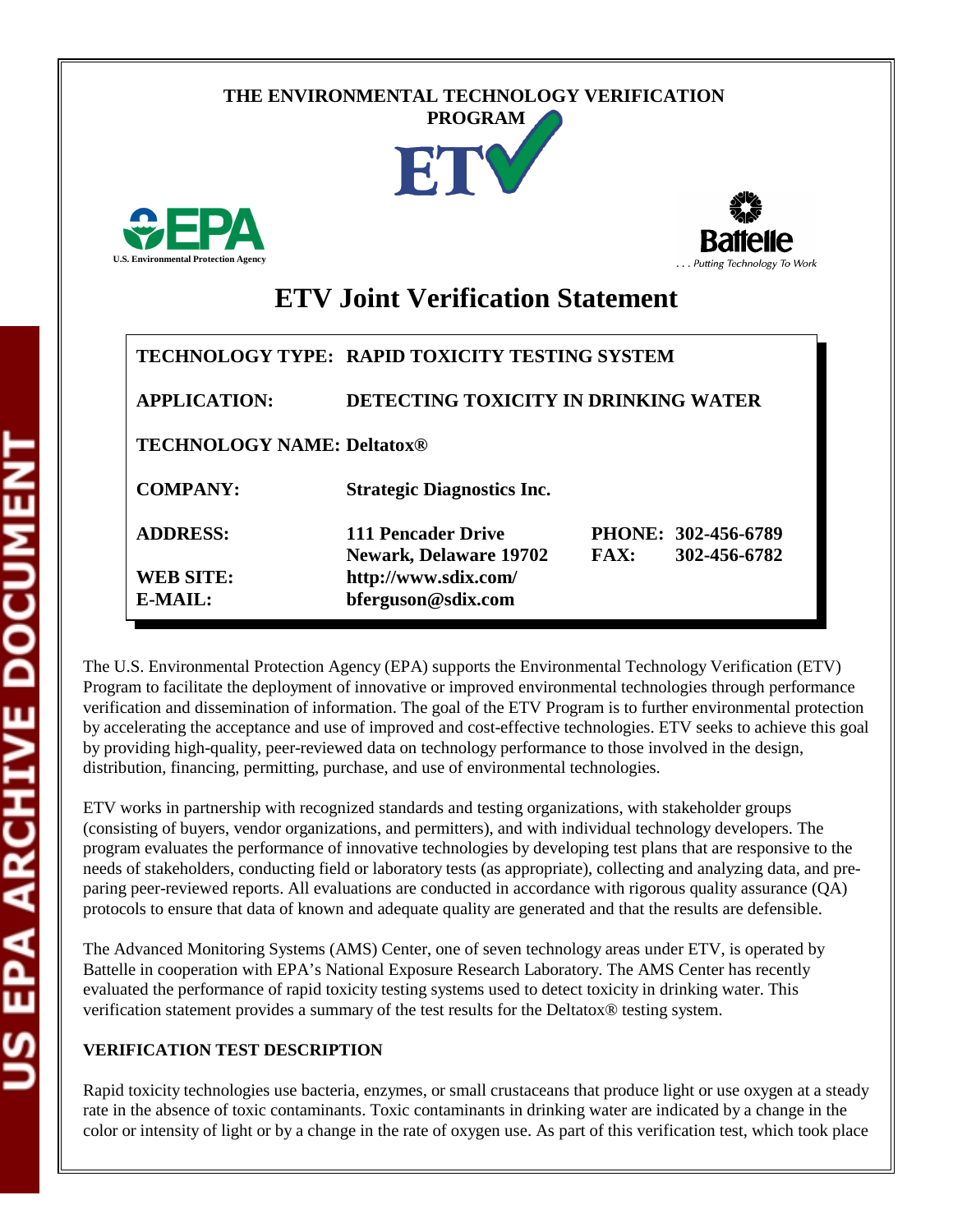between July 14 and August 22, 2003, various contaminants were added to separate drinking water samples and analyzed by Deltatox®. Response to interfering compounds in clean drinking water also was evaluated. Dechlorinated drinking water samples from Columbus, Ohio, (DDW) were fortified with contaminants at concentrations ranging from lethal levels to levels 1,000 times less than the lethal dose and analyzed. Endpoint and precision, toxicity threshold for each contaminant, false positive/negative responses, ease of use, and sample throughput were evaluated.

Inhibition results (endpoints) from four replicates of each contaminant at each concentration level were evaluated to assess the ability of the Deltatox® to detect toxicity at various concentrations of contaminants, as well as to measure the precision of the Deltatox<sup>®</sup> results. The response of Deltatox<sup>®</sup> to compounds used during the water treatment process (interfering compounds) was evaluated by analyzing separate aliquots of DDW fortified with each potential interferent at approximately one-half of the concentration limit recommended by the EPA's National Secondary Drinking Water Regulations guidance. For analysis of by-products of the chlorination process, unspiked DDW was analyzed because Columbus, Ohio, uses chlorination as its disinfectant procedure. For the analysis of by-products of the chloramination process, a separate drinking water sample from St. Petersburg, Florida, which uses chloramination as its disinfection process, was obtained. The samples were analyzed after residual chlorine was removed using sodium thiosulfate. Sample throughput was measured based on the number of samples analyzed per hour. Ease of use and reliability were determined based on documented observations of the operators and the verification test coordinator.

Quality control samples included method blank samples, which consisted of American Society for Testing and Materials Type II deionized water; positive control samples fortified with zinc sulfate or phenol; and negative control samples, which consisted of the unspiked DDW.

QA oversight of verification testing was provided by Battelle and EPA. Battelle QA staff conducted a technical systems audit, a performance evaluation audit, and a data quality audit of 10% of the test data. EPA QA staff also performed a technical systems audit while testing was being conducted.

### **TECHNOLOGY DESCRIPTION**

The following description of Deltatox<sup>®</sup> was provided by the vendor and was not subjected to verification in this test.

Deltatox® is an *in vitro* testing system that uses bioluminescent bacteria to detect toxins in air, water, soil, and sediment. Deltatox<sup>®</sup> is a metabolic inhibition test that provides both acute toxicity and genotoxic analyses. Deltatox® uses a strain of naturally occurring luminescent bacteria, *Vibrio fischeri*. *Vibrio fischeri* are nonpathogenic, marine, luminescent bacteria that are sensitive to a wide range of toxicants. When properly grown, luminescent bacteria produce light as a by-product of their cellular respiration. Cell respiration is fundamental to cellular metabolism and all associated life processes. Bacterial bioluminescence is tied directly to cell respiration, and any inhibition of cellular activity (toxicity) results in a decreased rate of respiration and a corresponding decrease in the rate of luminescence.

Deltatox® was tested as a stand-alone instrument along with the Deltatox® reagent. The *Vibrio fischeri* are supplied in a standard freeze-dried (lyophilized) state and, to analyze water samples, are reconstituted in a salt solution, 2.5 milliliters (mL) of the water sample are diluted with 250 microliters ( $\mu$ L) of a Deltatox<sup>®</sup> reagent, then approximately 1 mL of water sample is added to 100 µL of the reconstituted bacteria. Luminescence readings are taken prior to adding the drinking water and then at 5 minutes after the addition. Results are displayed as percent inhibition.

To determine whether a contaminant caused detectable inhibition, the inhibition exhibited by drinking water spiked with a contaminant was compared to the inhibition exhibited by the unspiked drinking water. Four replicates of each spiked sample were analyzed. A result was considered positive if the inhibition of the water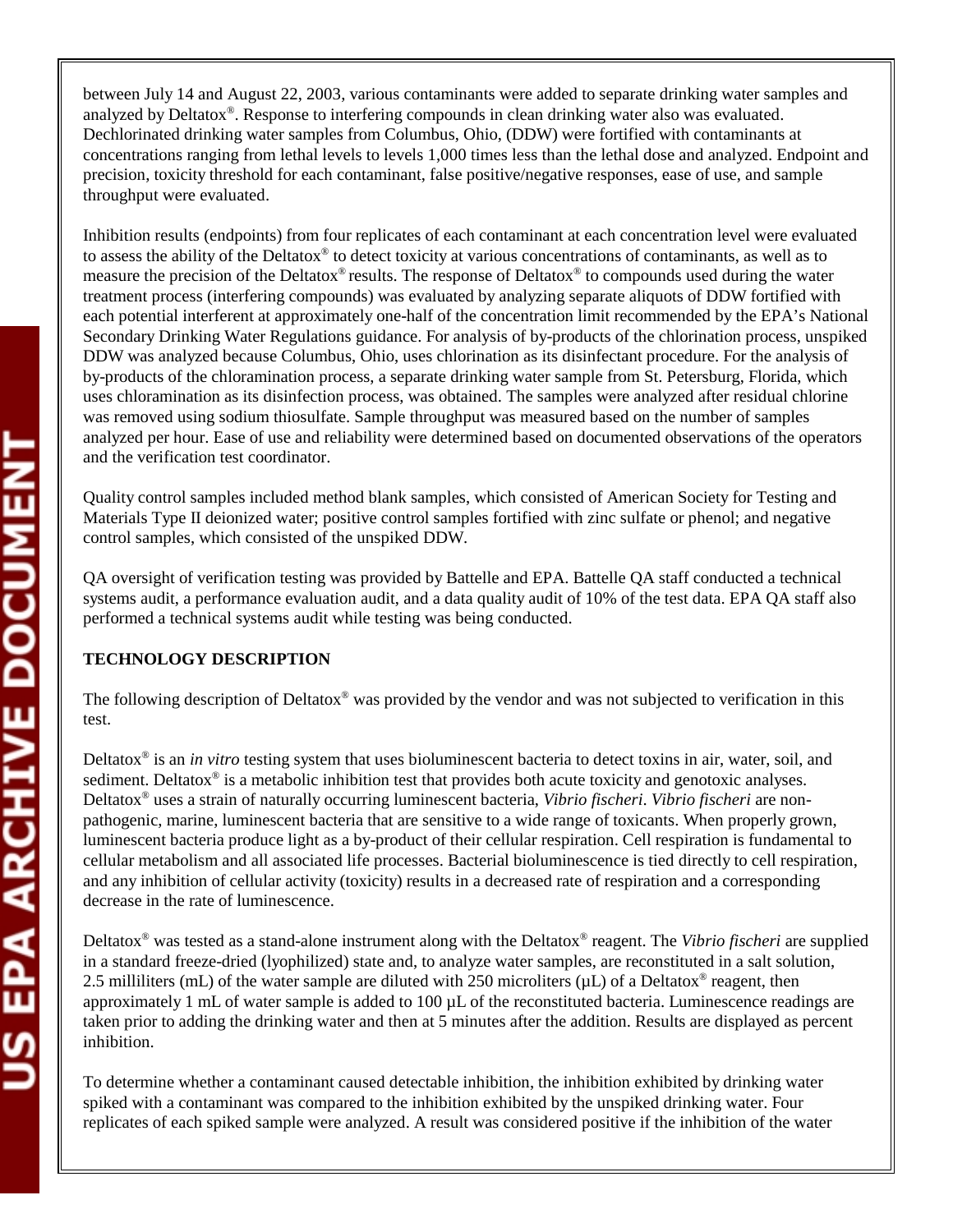sample spiked with a contaminant plus or minus the standard deviation of four replicates did not include the inhibition of the unspiked drinking water.

Deltatox® is a self-calibrating photometer that incorporates a photomultiplier tube, a data collection and reduction system, and software. Deltatox<sup>®</sup> can be battery operated and is field-portable, but it does not have temperaturecontrol capabilities. It detects light intensity at 490 nanometers, the wavelength emitted by the bacteria. Deltatox® can store up to 200 data points. These data can be downloaded to a personal computer with Windows® 95, 98, or subsequent operating system, running HyperTerminal/Terminal or a similar program. The data are downloaded as a standard ASCII text file, which can be viewed and edited in any standard ASCII text editor. Deltatox® is 10 inches x 6 inches x 4.5 inches and weighs 5.3 pounds (6 pounds with batteries). It operates on five standard "C" type batteries or a Universal Power Adapter (5.0 V dc  $\omega$  4 amps). Deltatox<sup>®</sup> costs \$5,900, and the consumables cost \$370 for 100 to 150 tests.

#### **VERIFICATION OF PERFORMANCE**

**Endpoint and Precision/Toxicity Threshold:** The table below presents Deltatox® percent inhibition data and the range of standard deviations for the contaminants and potential interferences that were tested. The toxicity thresholds also are shown for each contaminant tested.

|                                             |                                                    | Lethal                       | <b>Average Inhibitions at Concentrations</b><br>Relative to the LD Concentration (%) |                |                |                                      |                                                                   |                                                  |
|---------------------------------------------|----------------------------------------------------|------------------------------|--------------------------------------------------------------------------------------|----------------|----------------|--------------------------------------|-------------------------------------------------------------------|--------------------------------------------------|
| <b>Parameter</b>                            | Compound                                           | Dose (LD)<br>Conc.<br>(mg/L) | LD                                                                                   | LD/10          | LD/100         |                                      | <b>Range of</b><br><b>Standard</b><br>LD/1,000 Deviations $(\% )$ | <b>Toxicity</b><br>Thresh.<br>(mg/L)             |
| Contaminants in<br><b>DDW</b>               | Aldicarb                                           | 280                          | 72                                                                                   | 26             | 6              | $-1$                                 | $1 - 5$                                                           | 28                                               |
|                                             | Colchicine                                         | 240                          | 12                                                                                   | $\overline{0}$ | 3              | $\overline{2}$                       | $2 - 9$                                                           | $\mathrm{ND}^{\scriptscriptstyle{\mathrm{(a)}}}$ |
|                                             | Cyanide                                            | 250                          | 103                                                                                  | 81             | 14             | 5                                    | $1 - 4$                                                           | 0.25                                             |
|                                             | Dicrotophos                                        | 1,400                        | 65                                                                                   | 25             | $\overline{2}$ | $-2$                                 | $2 - 12$                                                          | 140                                              |
|                                             | Thallium<br>sulfate                                | 2,400                        | 25                                                                                   | 14             | $\overline{2}$ | 5                                    | $1 - 4$                                                           | 240                                              |
|                                             | <b>Botulinum</b><br>$\text{to}\, \text{sin}^{(b)}$ | 0.30                         | $-2$                                                                                 | $-3$           | $-5$           | $-4$                                 | $1 - 3$                                                           | ND                                               |
|                                             | Ricin <sup>(c)</sup>                               | 15                           | 2                                                                                    | $-4$           | 3              | $\overline{3}$                       | $1 - 5$                                                           | ND                                               |
|                                             | Soman                                              | $0.18^{(d)}$                 | $\overline{2}$                                                                       | $-6$           | 8              | $\mathbf{1}$                         | $3 - 5$                                                           | ND                                               |
|                                             | <b>VX</b>                                          | 0.22                         | 6                                                                                    | $\overline{2}$ | $\mathbf{1}$   | $-2$                                 | $1 - 6$                                                           | ND                                               |
|                                             | <b>Interference</b>                                | Conc.<br>(mg/L)              | <b>Average Inhibitions at a</b><br><b>Single Concentration (%)</b>                   |                |                | <b>Standard</b><br>Deviation $(\% )$ |                                                                   |                                                  |
| Potential<br>interferences in<br><b>DDW</b> | Aluminum                                           | 0.36                         | 3                                                                                    |                |                |                                      | $\overline{4}$                                                    |                                                  |
|                                             | Copper                                             | 0.65                         | 38                                                                                   |                |                |                                      | 4                                                                 |                                                  |
|                                             | <b>Iron</b>                                        | 0.07                         | $-3$                                                                                 |                |                |                                      | 6                                                                 |                                                  |
|                                             | Manganese                                          | 0.26                         | $-2$                                                                                 |                |                |                                      | 6                                                                 |                                                  |
|                                             | Zinc                                               | 3.5                          | 22                                                                                   |                |                |                                      | 6                                                                 |                                                  |

 $(a)$  ND = Not detectable.

(b) Lethal dose solution also contained 3 mg/L phosphate and 1 mg/L sodium chloride.

(c) Lethal dose solution also contained 3 mg/L phosphate, 26 mg/L sodium chloride, and 2 mg/L sodium azide.

(d) Due to the degradation of soman in water, the stock solution confirmation analysis confirmed that the concentration of the lethal dose was 61% of the expected concentration of 0.30 mg/L.